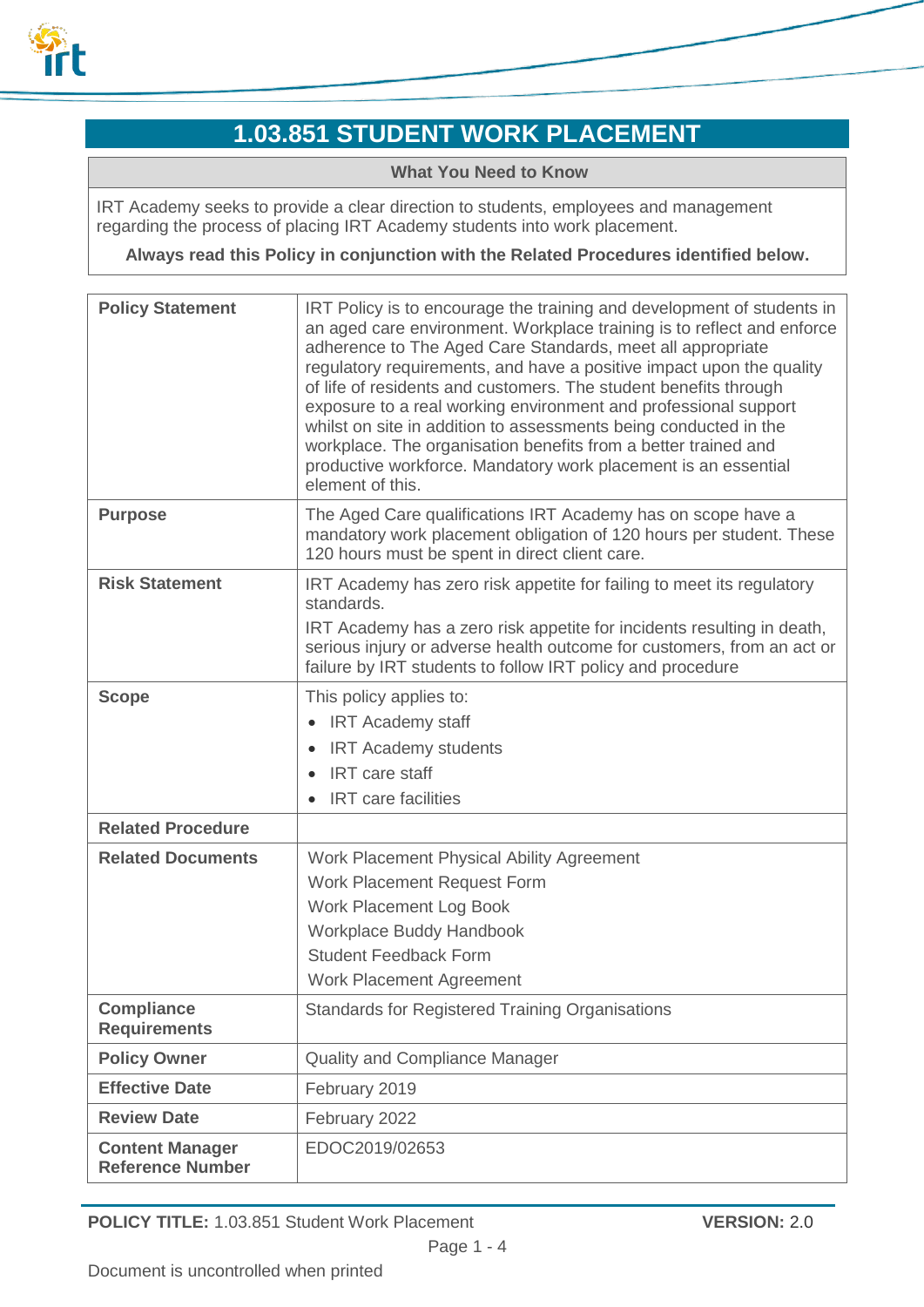

# **1 POLICY PRINCIPLES**

The objective of work placement is to ensure:

Students are placed in an appropriate work setting for the duration of their work placement. The work setting is dependent upon the qualification being studied by the student

During work placement, students are provided with supervision that is both adequate in terms of the student's experience, and meaningful in terms of what the student is requested to do

Students are provided with the opportunity to practice the skills learnt in the classroom

Students are provided with the opportunity to utilise the knowledge learnt in the classroom

Assessment of students can take place in a workplace setting

| <b>Role</b>                          | <b>Responsibility</b>                                                                                                                                                   |
|--------------------------------------|-------------------------------------------------------------------------------------------------------------------------------------------------------------------------|
| <b>IRT Academy</b><br>administration | To coordinate placement of student<br>$\bullet$                                                                                                                         |
| Facility                             | • To determine whether they have the capacity and whether it is<br>an appropriate environment for a student to undertake<br>placement                                   |
|                                      | • To provide the student with the opportunity to practice the<br>skills and knowledge acquired in the classroom                                                         |
| Workplace buddy                      | The worker who is "assigned" to the student and provides the<br>$\bullet$<br>direct instruction, mentoring and day to day support for the<br>duration of work placement |
| <b>IRT Academy Educator</b>          | To support and assess the student in the workplace setting<br>$\bullet$                                                                                                 |

# **2 ROLES AND RESPONSIBILITIES**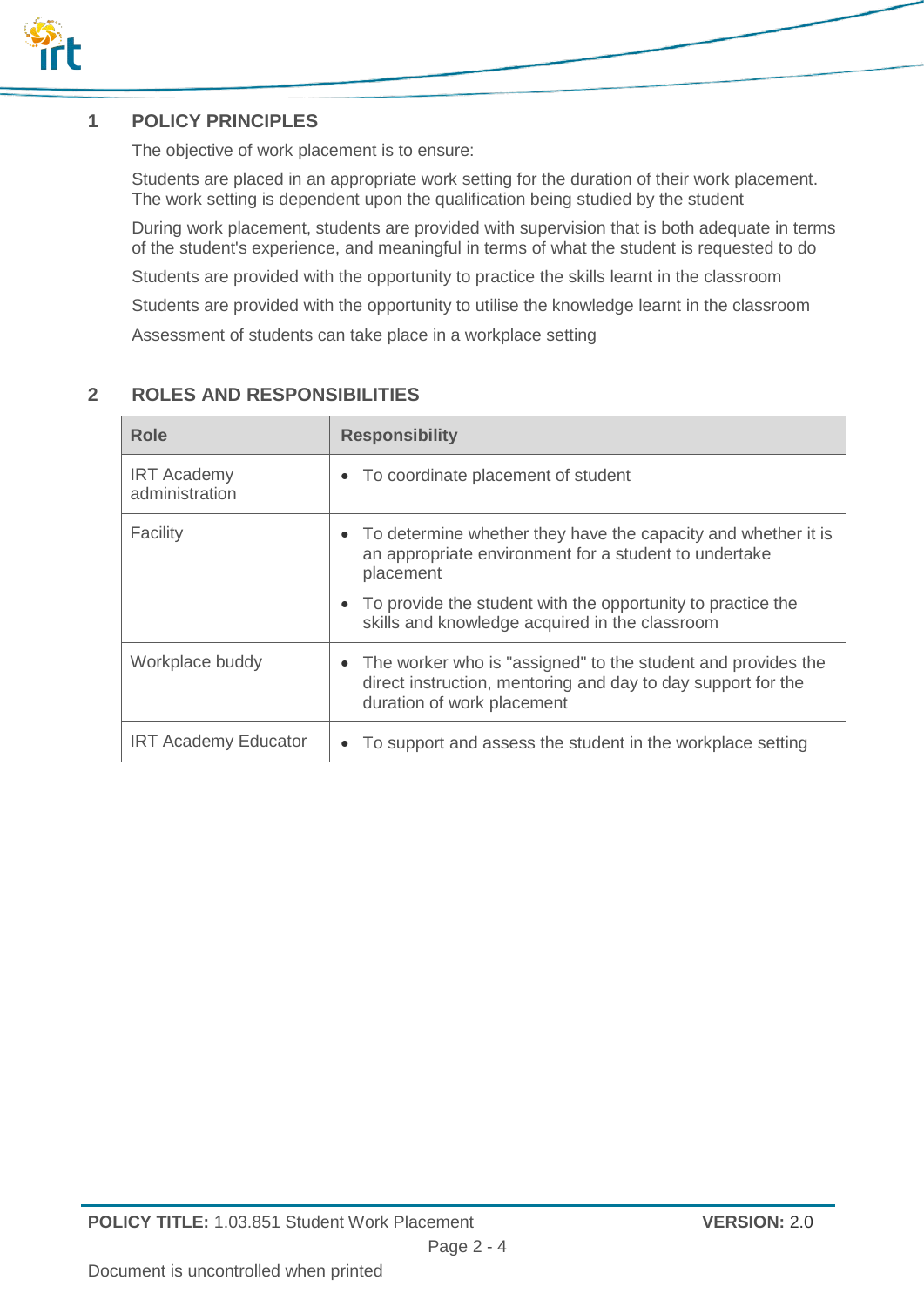

### **3 PLACEMENT OF THE STUDENT**

- Placement is to be based on the IRT Academy Work Placement Procedure depending upon the type of student - external face to face, external online or internal.
- The IRT Academy will regularly liaise with students and facilities to monitor the suitability of the work placement
- IRT reserves the right to request the removal of any student who is not reflecting the required standards and values of the IRT Group or the facility.

#### **4 DIRECT SUPERVISION**

- There is to be provision of one-to-one supervision, which requires staying within constant visual contact and / or earshot of the student. This supervision is typically provided by the workplace buddy.
- The workplace buddy is regularly reviewing the work practices and standards of work completed by the student and providing guidance and feedback
- Students should only move from direct supervision to general supervision once an Academy Educator has "signed off" the student as competent for the particular skill as per the Unit of Competency within the qualification / short course
- Expectations of a workplace buddy can be found in the Workplace Buddy Handbook

#### **5 GENERAL SUPERVISION**

- The provision of supervision is on a level as deemed appropriate by the facility. This is based on vocational education supervision standards where the workplace buddy works in the same area as the student, but does not constantly observe their actions. Other considerations include the level of competence and experience of the student in a task or skill, and the risk associated with any particular worksite and task
- To shift to "general supervision", the student will have had their skills and knowledge determined by an Academy Educator or Care Manager to ensure organisational and regulatory requirements of the workplace are met.

#### **6 SUITABLY / APPROPRIATELY QUALIFIED / EXPERIENCED EMPLOYEES**

Unless specifically detailed by the RTO, employees assigned coaching / buddy roles must be deemed appropriately experienced and qualified by the care manager. It would be expected they hold at minimum the qualification being studied by the student, be experienced in their role and possess the people skills to encourage and nurture the student through their work placement experience.

#### **7 FEEDBACK**

IRT Academy will seek feedback from all students on their experience whilst on work placement. This feedback will be used to improve the practices of the Academy and to alert work places of any concerning work practices at their facilities.